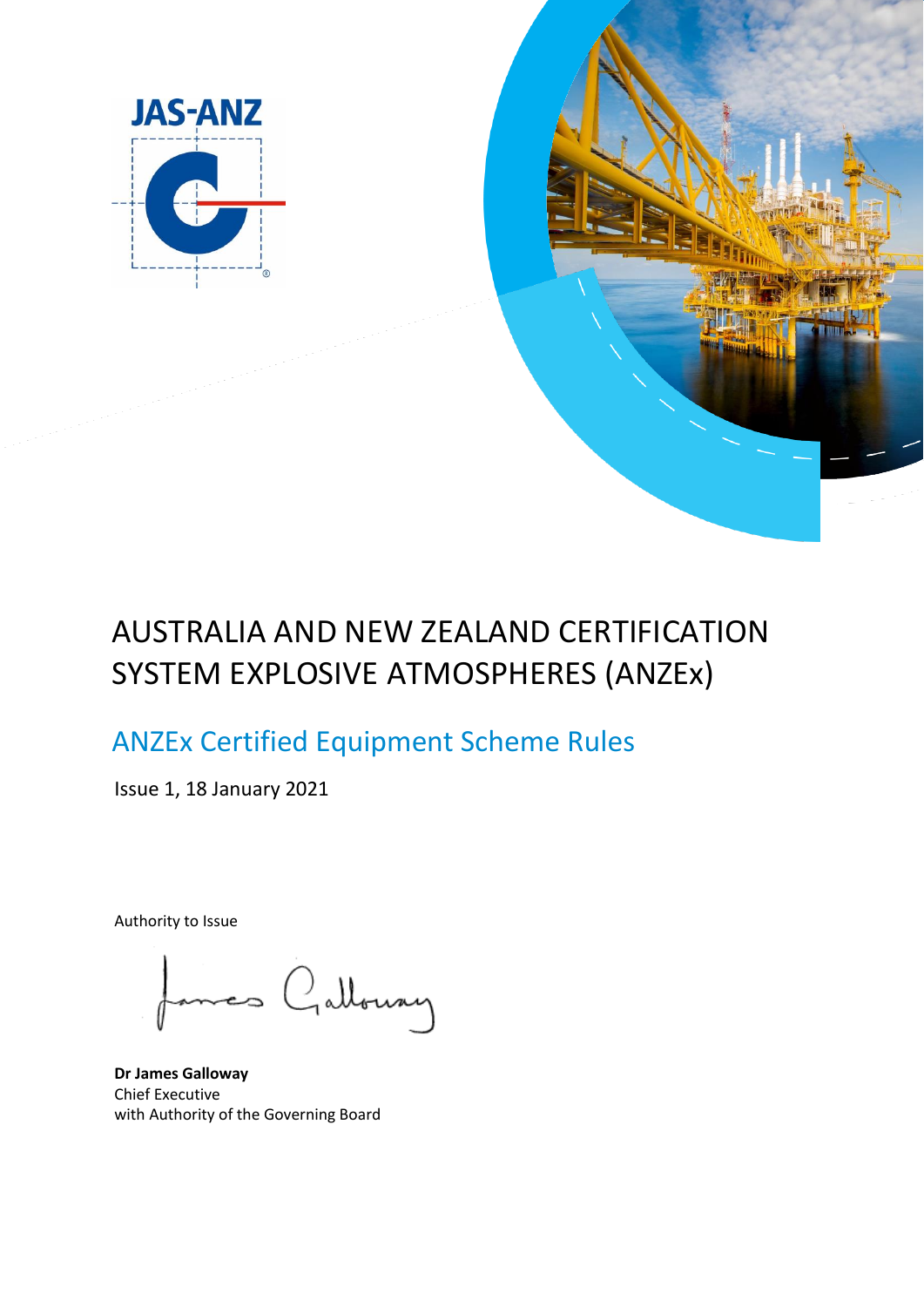# **CONTENTS**

| $\mathbf{1}$   |                                                                           |
|----------------|---------------------------------------------------------------------------|
| 1.1            |                                                                           |
| 1.2            |                                                                           |
| 1.3            |                                                                           |
| 1.4            |                                                                           |
| $\overline{2}$ | STRUCTURE OF THE ANZEX CERTIFIED EQUIPMENT SCHEME  4                      |
| 2.1            |                                                                           |
| 2.2            |                                                                           |
| 2.3            |                                                                           |
| 2.4            |                                                                           |
| 2.5            |                                                                           |
| 2.6            |                                                                           |
| 2.7            |                                                                           |
|                |                                                                           |
| 2.8            |                                                                           |
| 2.9            |                                                                           |
| 3              |                                                                           |
| 3.1            |                                                                           |
|                |                                                                           |
| 3.3            |                                                                           |
| 3.4            |                                                                           |
| 3.5            |                                                                           |
| 3.6            |                                                                           |
| 3.7            |                                                                           |
| 3.8            |                                                                           |
| 3.9            | Unit verification procedure (formerly Restricted Type Test Certificate)16 |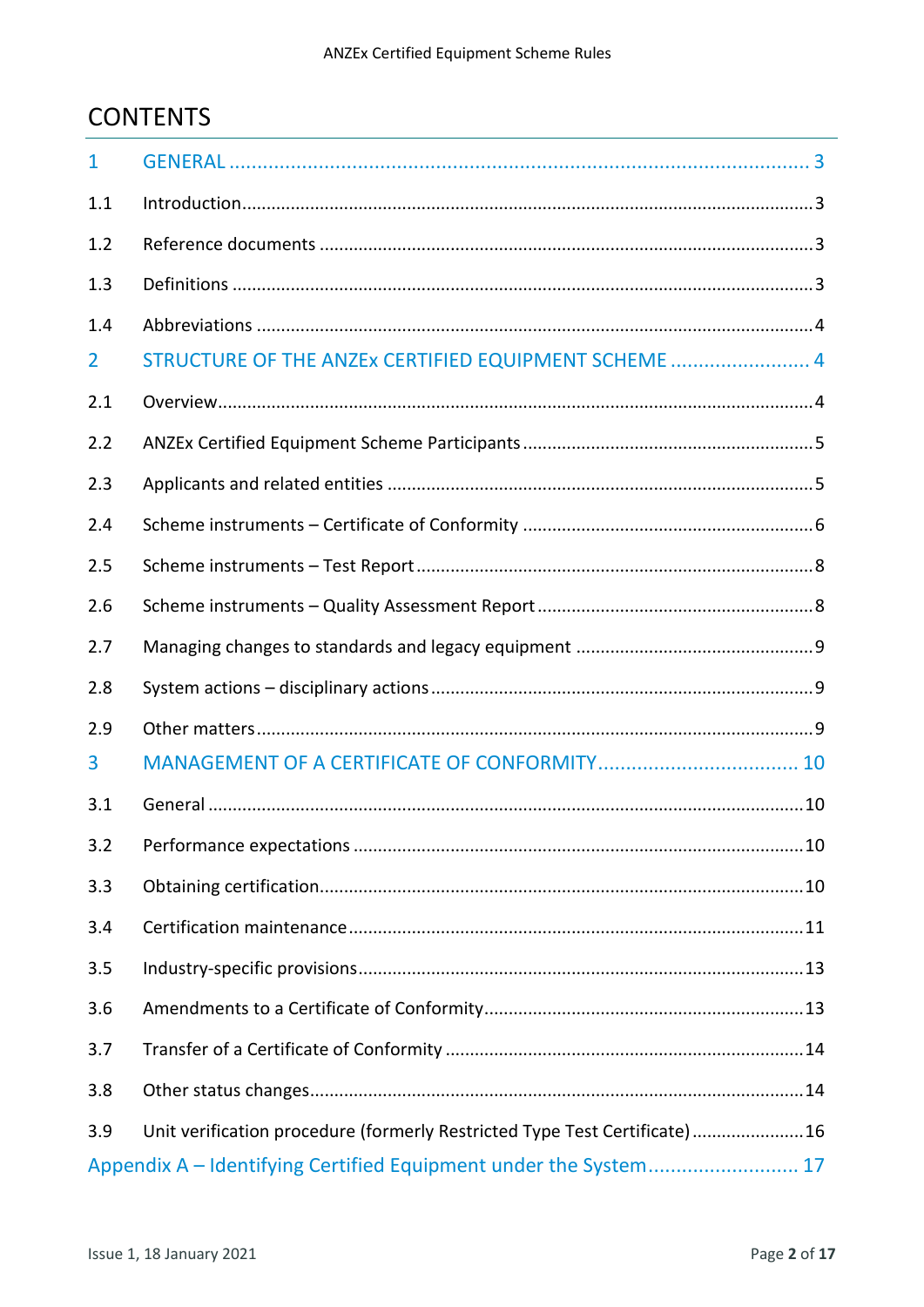# <span id="page-2-0"></span>1 General

## <span id="page-2-1"></span>1.1 Introduction

This document provides the scheme requirements for the ANZEx Certified Equipment Scheme which forms part of the overall ANZEx System. The requirements in this document complement the requirements in the ANZEx System Rules. Certification bodies and testing laboratories that wish to be recognised under this ANZEx Certified Equipment Scheme must comply with the requirements in the ANZEx System Rules and the requirements in this document.

Details of the ANZEx Certification System are described in the ANZEx System Rules.

The structure, Scheme participants and corresponding roles and responsibilities and processes described in the ANZEx System Rules provide the infrastructure and support for the operation of this Scheme.

## <span id="page-2-2"></span>1.2 Reference documents

Currently accepted standards for the various schemes are listed on the ANZEx website.

These Rules also refer to the following documents:

| AS/NZS ISO 9000      | Quality management systems – Fundamentals and vocabulary                                                                   |
|----------------------|----------------------------------------------------------------------------------------------------------------------------|
| AS/NZS ISO/IEC 17065 | Conformity assessment – Requirements for bodies certifying products, processes<br>and services                             |
| AS/NZS ISO/IEC 17067 | Conformity assessment – Fundamentals of product certification and guidelines for<br>product certification schemes          |
| AS/NZS 60079-0       | Explosive atmospheres - Equipment - General requirements                                                                   |
| AS/NZS 80079-34      | Explosive atmospheres – Application of quality systems for equipment manufacture                                           |
| IECEX OD 203         | Guidance on the definition of 'manufacturer' in relation to trade agents                                                   |
| IECEX OD 017         | Operational Document - Drawing and documentation Guidance for IEC Ex<br>Certification – for use by Manufacturers and ExTLs |

## <span id="page-2-3"></span>1.3 Definitions

<span id="page-2-4"></span>Unless otherwise specified in this document, the definitions provided in the ANZEx Certification System – System Rules apply.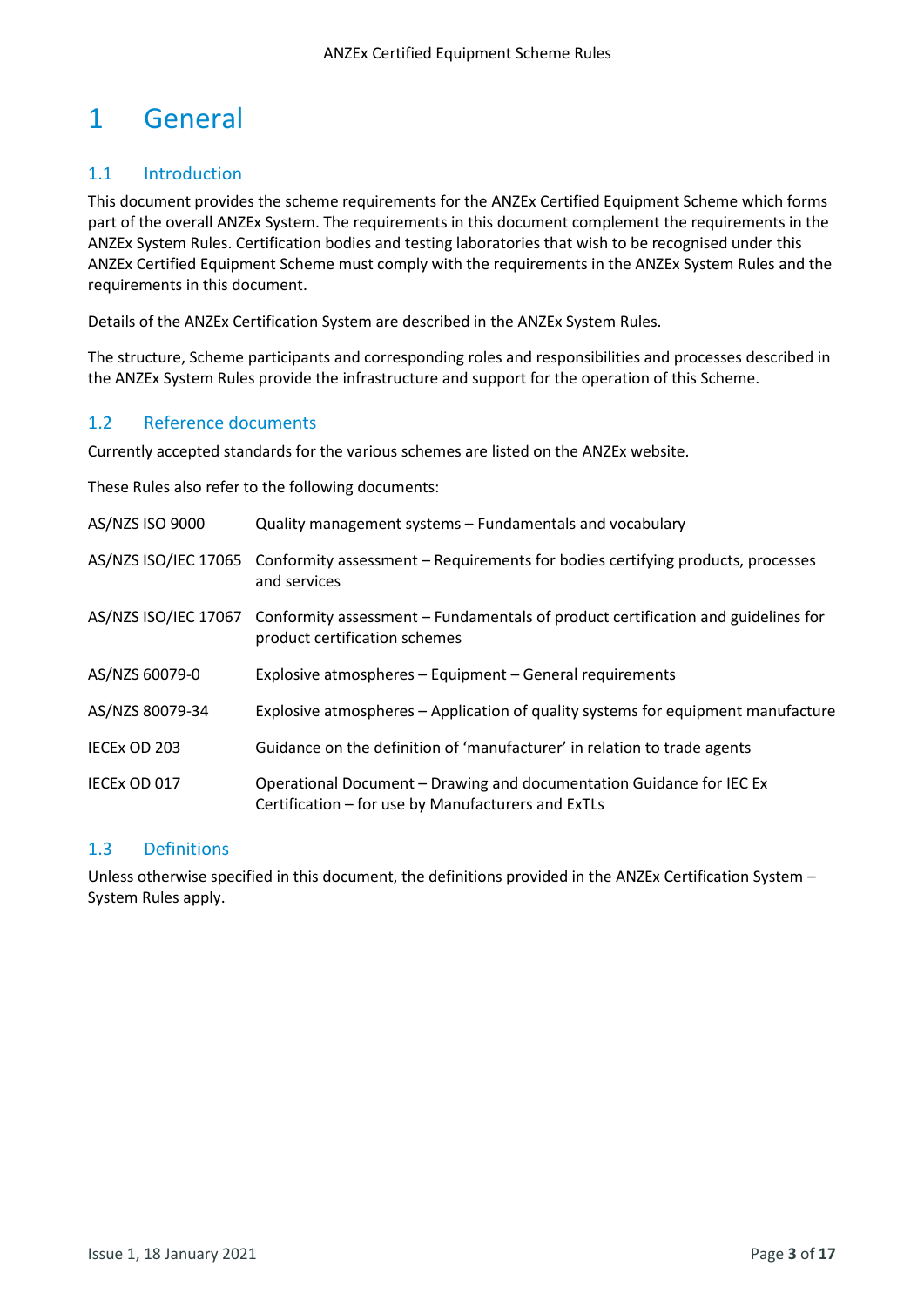## 1.4 Abbreviations

| AC              | <b>Advisory Committee</b>                                                                                                                 |
|-----------------|-------------------------------------------------------------------------------------------------------------------------------------------|
| <b>CB</b>       | <b>Certification Body</b>                                                                                                                 |
| <b>ANZEX CB</b> | An ANZEx Certification Body under this Scheme                                                                                             |
| <b>ANZEX SP</b> | An ANZEx Scheme Participant                                                                                                               |
| <b>ANZEX TL</b> | An ANZEx Testing Laboratory                                                                                                               |
| CoC             | Certificate of Conformity                                                                                                                 |
| Ex              | <b>Explosion protected</b>                                                                                                                |
| <b>ExCB</b>     | An ANZEx CB (see above) or IECEx CB                                                                                                       |
| <b>ExTR</b>     | <b>Ex Test Report</b>                                                                                                                     |
| <b>IEC</b>      | <b>International Electrotechnical Commission</b>                                                                                          |
| <b>IECEX</b>    | International Electrotechnical Commission System for Certification to<br>Standards Relating to Equipment for Use in Explosive Atmospheres |
| <b>ILAC</b>     | <b>International Laboratory Accreditation Cooperation</b>                                                                                 |
| JAS-ANZ         | Joint Accreditation System of Australia and New Zealand                                                                                   |
| <b>NATA</b>     | National Association of Testing Authorities                                                                                               |
| QAR             | <b>Quality Assessment Report</b>                                                                                                          |
| <b>SP</b>       | <b>Scheme Participant</b>                                                                                                                 |
| TL              | <b>Testing Laboratory</b>                                                                                                                 |

# <span id="page-3-0"></span>2 Structure of the ANZEx Certified Equipment Scheme

## <span id="page-3-1"></span>2.1 Overview

The ANZEx Certified Equipment Scheme permits certification of equipment intended for use in explosive atmospheres through conformity with the explosive atmosphere equipment suite of standards. The ANZEx System Owner decides which standards are covered by the ANZEx Certified Equipment Scheme. Standards that may be used in the Scheme are listed on the ANZEx website.

The ANZEx System Owner accepts Scheme participants – ANZEx Certification Bodies (CB) and ANZEx Testing Laboratories (TL) – that are responsible for the provision of services leading to certification of product. An applicant applies to a CB for certification of an item of Ex equipment. The processes described in these Scheme Rules are used and when certification has been granted, manufacturers must apply the identifier to compliant product under the oversight of the applicant.

Procedures for the management of an ANZEx Certificate of Conformity (CoC) including application, issue, amendment, changes, and withdrawal of a certificate are described in Section 3.

Maintenance of certification shall be through satisfactory performance in periodic surveillance activities (see Section 3.4).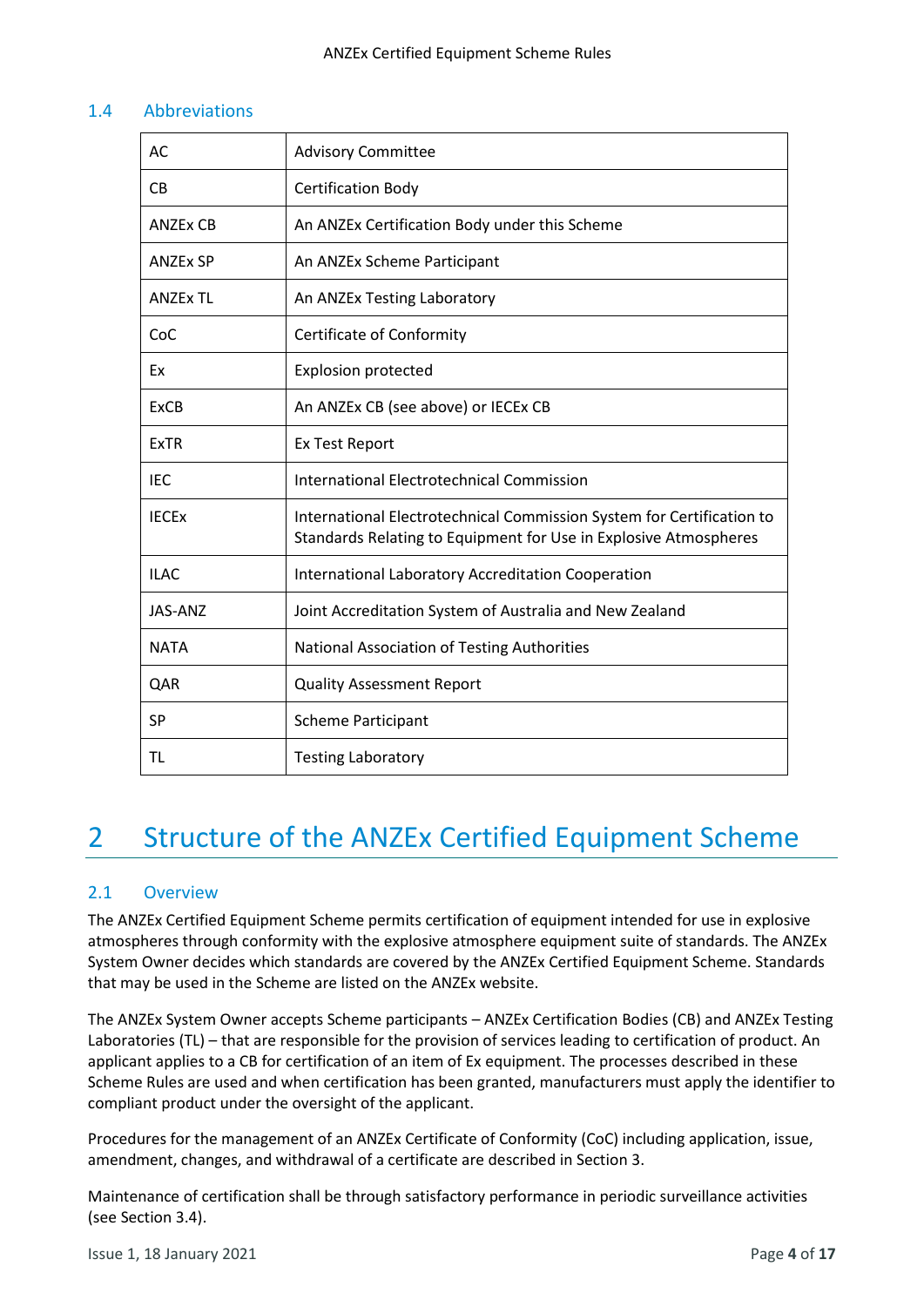# <span id="page-4-0"></span>2.2 ANZEx Certified Equipment Scheme Participants

## 2.2.1 System/Scheme Owner

The ANZEx Certification System is owned and operated by the System Owner (JAS-ANZ). The System Owner has established the ANZEx Certified Equipment Scheme and is the Scheme Owner. The System Owner has rights and powers as identified in the ANZEx Certification System Rules.

## 2.2.2 ANZEx certification bodies and ANZEx test laboratories

The operation of this Scheme relies on the ANZEx CBs and the ANZEx TLs. Procedures for their acceptance, their rights and powers are identified in the ANZEx System Rules relating to System Participants. Criteria for acceptance are those for System Participants in the System Rules and the specific criteria below.

## 2.2.2.1 ANZEx certification bodies

In addition to the criteria for selection detailed in the ANZEx System Rules relating to System Participants, the organisation shall hold JAS-ANZ accreditation with an associated relevant scope of accreditation or hold other relevant recognition acceptable to the System Owner.

## 2.2.2.2 ANZEx testing laboratories

In addition to the criteria for selection detailed in the ANZEx System Rules relating to System Participants, the organisation shall hold accreditation with a laboratory accreditation body that is a signatory to the International Laboratory Accreditation Cooperation (ILAC) Mutual Recognition Arrangement, with an associated relevant scope of accreditation.

## <span id="page-4-1"></span>2.3 Applicants and related entities

## 2.3.1 Applicants

Applicants are defined in the ANZEx System Rules, Issue 1, 19 October 2020 in clause 1.5.14.

A variety of entities may apply for, and be issued, an ANZEx CoC. In the Certified Equipment Scheme, the following may be applicants:

- a designer of equipment
- a manufacturer of equipment
- a person holding intellectual property rights to a design
- a person commissioned to manage (on behalf of a manufacturer, designer or person holding intellectual property rights) a project involving certification
- a person authorised to provide local-market representation on behalf of an intellectual property holder.

In the case of modifications to legacy equipment, the equipment owner/operator seeking certification over modifications to items of equipment, may self-nominate as an agent for the affected items of equipment, for the purpose of unit verification (see Section 3.9).

The applicant is the entity that applies for an ANZEx CoC and with whom the ANZEx CB deals in matters relating to the maintenance of that ANZEx CoC.

The ANZEx Certified Equipment Scheme requires the applicant to describe the processes for production quality, which are assessed by the ANZEx CB. This description includes identification of one or more manufacturers (see Section 1.6 of the ANZEx System Rules, Issue 1, 19 October 2020 and described below) and may also include reliance upon local assemblers (see Section 1.6 of the ANZEx System Rules, Issue 1, 19 October 2020 and described below).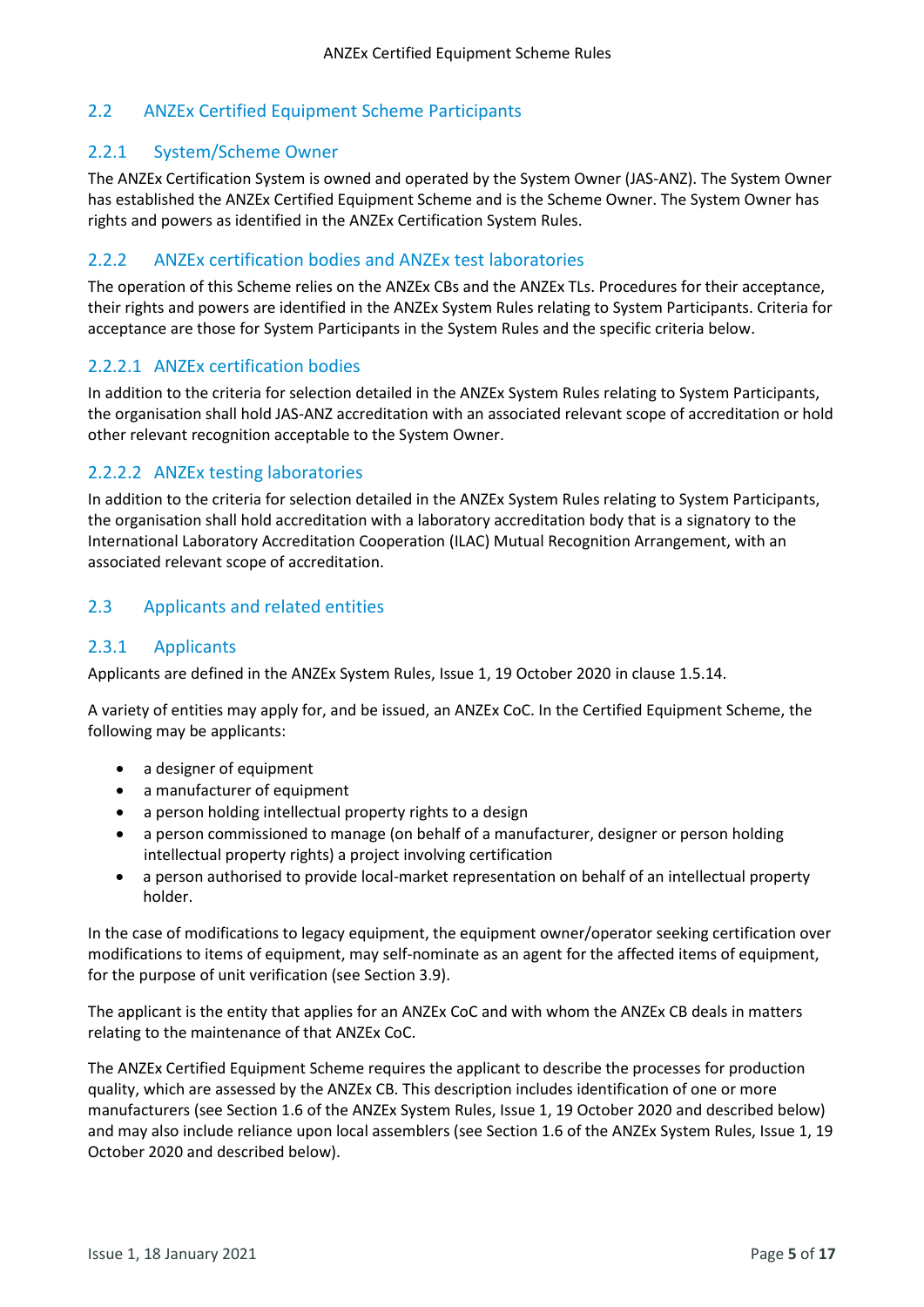NOTE: In practice, production may involve one or more production facilities/manufacturers (see Section 2.3.2) and possibly also local assemblers (see Section 2.3.3) to provide a marketable product, either an item of Ex equipment or an Ex component.

An applicant may, through licensing agreements, retain a number of manufacturers for the supply of product.

## 2.3.2 Manufacturers

Manufacturers must fulfil their ongoing obligations under the certification requirements. If the manufacturer is not the applicant, the applicant is required to have suitable contractual arrangements with the manufacturer. Contractual arrangements shall address responsibilities for ongoing quality and arrangements regarding ongoing surveillance by the ANZEx CB in accordance with the Scheme Rules.

NOTE: The relationships between ANZEx CB or ANZEx TL, applicant, and manufacturer may vary in matters relating to reporting, payment, and other commercial matters. The applicant may have contractual arrangements with one or more manufacturers.

## 2.3.3 Local assemblers

In some cases, final assembly may be performed at a location away from the manufacturer, but the manufacturer is fully responsible for final product compliance. This could be at a remote location of the manufacturer or an approved agent.

A local assembler may be part of a manufacturer's organisation (e.g. a sales or distribution centre), or an agent.

If a local assembler is not a part of a manufacturer's organisation, contractual arrangements usually limit the extent of the authorisation.

A local assembler may be tasked to configure parts or equipment to meet an ANZEx CoC or to realise a client's requested configuration that is drawn from options detailed in an ANZEx CoC.

# <span id="page-5-0"></span>2.4 Scheme instruments – Certificate of Conformity

An ANZEx CoC is issued by an ANZEx CB to signify that an Ex product conforms to standards identified by the Scheme owner.

Applicants that have been issued a valid and current CoC are required to have the manufacturer place the unique identifier that is listed on the CoC on the manufactured product.

A CoC is only valid when it has been listed and maintained on the ANZEx website by the administering body.

# 2.4.1 Contents of a Certificate of Conformity

A CoC shall include:

- a certificate number (see Section 2.4.2)
- unique identification of equipment, including description, trade name(s), catalogue numbers, model(s) identification, so that equipment can be matched to the certificate
- the applicant's name and address
- the name(s) and manufacturing location(s) of the manufacturer(s)
- the standards including editions, issues and amendments to which conformity has been verified
- marking as required by the applicable equipment standard
- the Accreditation Body Mark (JAS-ANZ symbol) and the CB logo
- the name and contact details (address, phone number, website etc) of the ANZEx CB
- identification of supporting documented information including test reports and quality assessment reports, and the associated issuing body/ies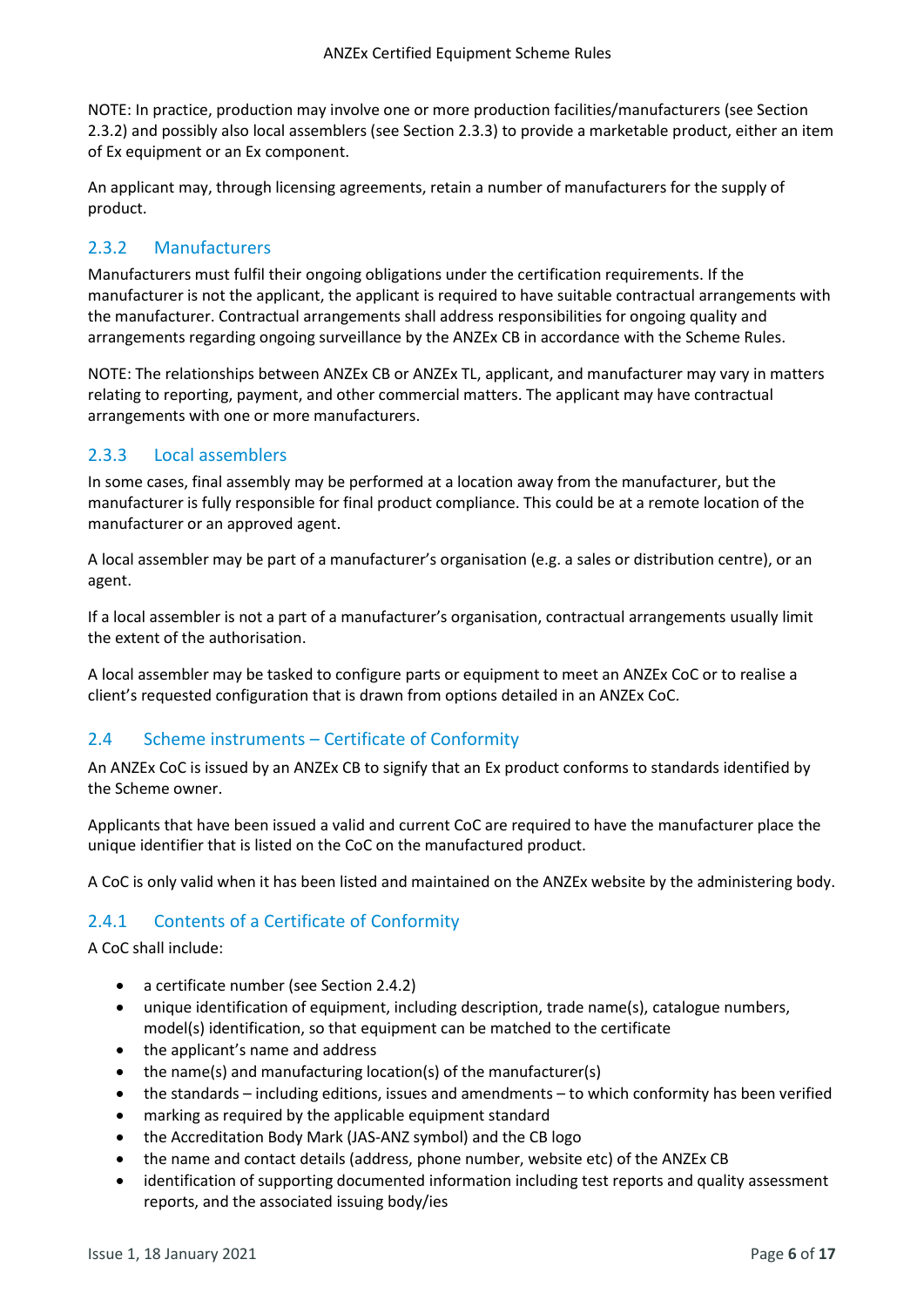- the date of issue
- drawing numbers, with relevant revision references and dates
- any certification conditions
- details of revision changes including history details of all prior revisions
- any other relevant product marking.

Clause 3.9, of this document requires that individual products certified using a unit verification procedure shall be identified by serial number on the product and the ANZEx CoC.

# 2.4.2 Establishing certificate numbers

The certificate number provides the means for identifying the Scheme and the issuing ANZEx CB. A certificate number shall be in the form 'ANZEx YY.DNNNA-ZZ'.

- 'YY' denote the last two digits of the year of issue of the original certificate
- $'D'$  denotes the issuing body (2 = Simtars, 3 = TestSafe, 4 = ExTC, 6 = MSTC).

Note 1: Numbers 1 and 5 and 7 have been used in the Service Facility Scheme, and to prevent confusion are not to be used in the Product Scheme.

Note 2: Additional numbers will be added if additional participants are accepted in the ANZEx system.

- 'NNN' is a unique number determined by the issuing CB.
- 'A' is one of the following special characters:
	- o R when the certificate is issued following use of the unit verification procedure
	- o U when the certificate relates to an Ex Component
	- o X when there are conditions of use relating to the Ex equipment
	- 'A' is omitted if none of the above apply.
- 'ZZ' denotes the certificate issue number.

Characters other than those listed above shall not be used in certificate numbers.

## 2.4.3 Identifier

The identifier is a valid certificate number applied to equipment and related documentation to indicate the equipment has been manufactured in accordance with the rules of the ANZEx Certified Equipment Scheme. The identifier also allows the status of the CoC to be confirmed by reference to the ANZEx website.

The identifier shall be included on:

- ANZEx certificates issued by an ANZEx CB
- ANZEx Certified Equipment, except as provided in AS/NZS 60079-0 (2019) clauses 29.11 and 29.12
- labels and supporting documents for conforming equipment.

Equipment that does not carry the identifier is not deemed to be certified under this scheme, except for those circumstances outlined in AS/NZS 60079-0 (2019) clauses 29.11 and 29.12.

Annex A provides guidance on how to identify equipment under the Scheme.

# 2.4.4 Misuse of identifier

The types of activities that constitute misuse of the identifier include (but are not limited to):

- applying the identifier to products which do not meet with the ANZEx certification requirements including (for manufacturers) compliance with the product quality documentation
- applying the identifier to products manufactured at locations other than site(s) identified in the CoC
- applying the identifier to product not identified in an ANZEx Certificate
- misuse of the identifier in supporting materials, such as catalogues, advertising, etc.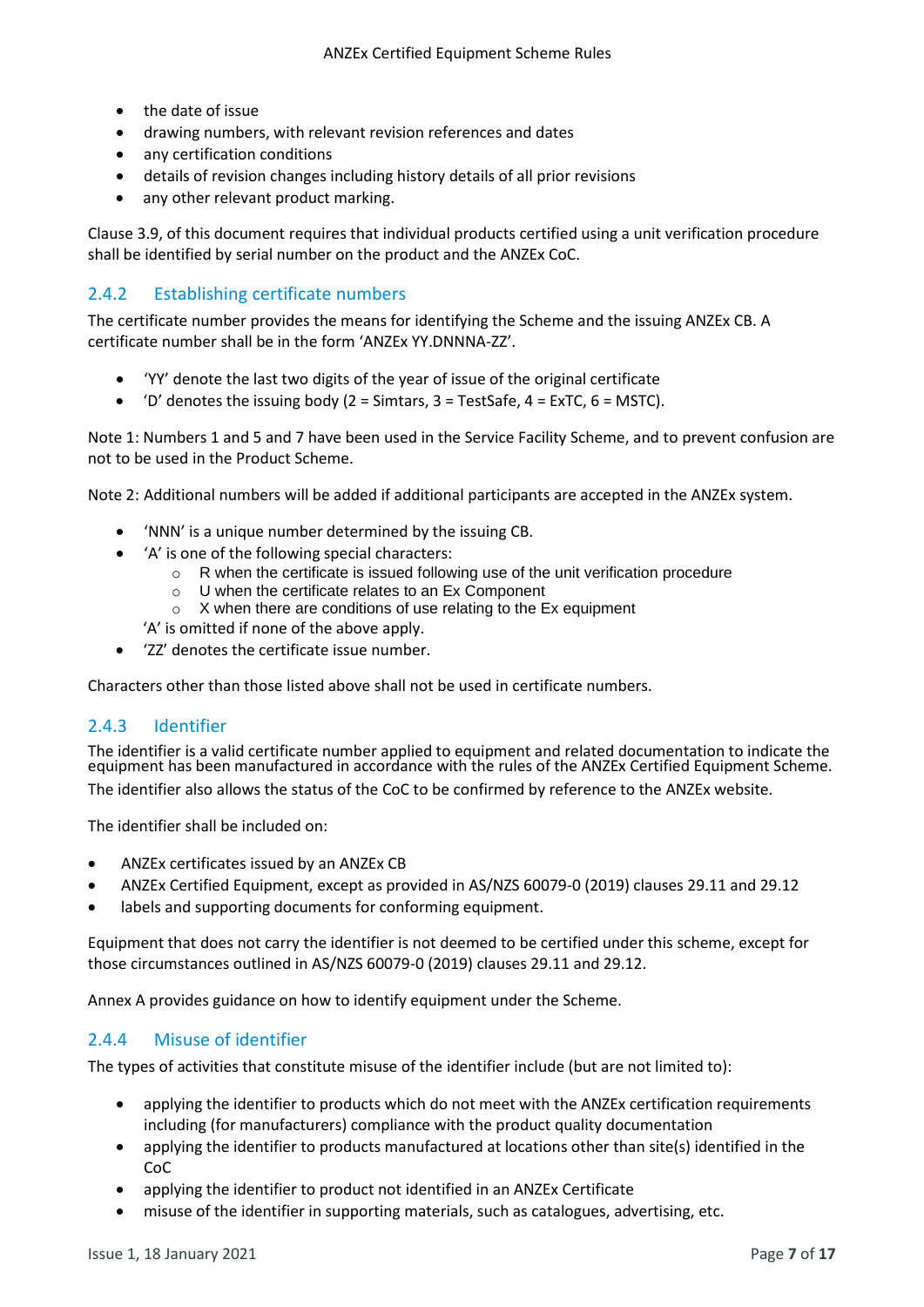- implying that products are certified when they are not
- misrepresenting the extent of certification
- incomplete certification marking
- misleading form(s) of the identifier
- misleading method of marking
- incorrect location of marking on a product
- application of the identifier to equipment while subject to suspension
- use of the identifier after an ANZEx CoC has been cancelled or withdrawn.

When misuse is identified the relevant ANZEx CB shall take appropriate disciplinary action.

## <span id="page-7-0"></span>2.5 Scheme instruments – Test Report

Test reports accepted under this Scheme are an:

- ANZEx Test Report issued by an ANZEx TL
- IECEx Test Report issued by an IECEx TL.

NOTE: Information from a test report issued by a testing laboratory that is accredited by an ILAC MRA signatory and covering work performed within the scope of that accreditation, showing conformity with a relevant, valid standard may be used by an ANZEx TL.

All test reports must be reviewed and validated by the ANZEx CB issuing the CoC to ensure the test report indicates compliance with:

- all the relevant clauses of the relevant ANZEx identified explosion protection standards
- these ANZEx Certified Equipment Scheme Rules.

Records of the review shall be maintained.

Test reports shall be in the format as specified in the IECEx Equipment Scheme, or as specified by the Scheme Owner.

#### <span id="page-7-1"></span>2.6 Scheme instruments – Quality Assessment Report

Quality Assessment Reports (QARs) accepted under this Scheme are an:

- ANZEx QAR issued by an ANZEx CB
- IECEx QAR issued by an IECEx CB.

If the ANZEx CB issuing the certificate has not issued the QAR, the ANZEx CB must review the full ANZEx or IECEx QAR to ensure the QAR indicates compliance with these ANZEx Certified Equipment Scheme Rules and the ANZEx System Rules. When the IECEx QAR is used, the ANZEx certificate number must be included in the IECEx QAR*.*

If local assemblers are used, they shall be included in the manufacturer's QAR.

Local assemblers may have their own QAR if they wish to manufacture Ex equipment/assembly.

NOTE: IECEx OD 203 *Guidance on the definition of 'manufacturer' in relation to trade agents' and 'local assemblers'* also provides guidance on the involvement of local assemblers in production and certification processes.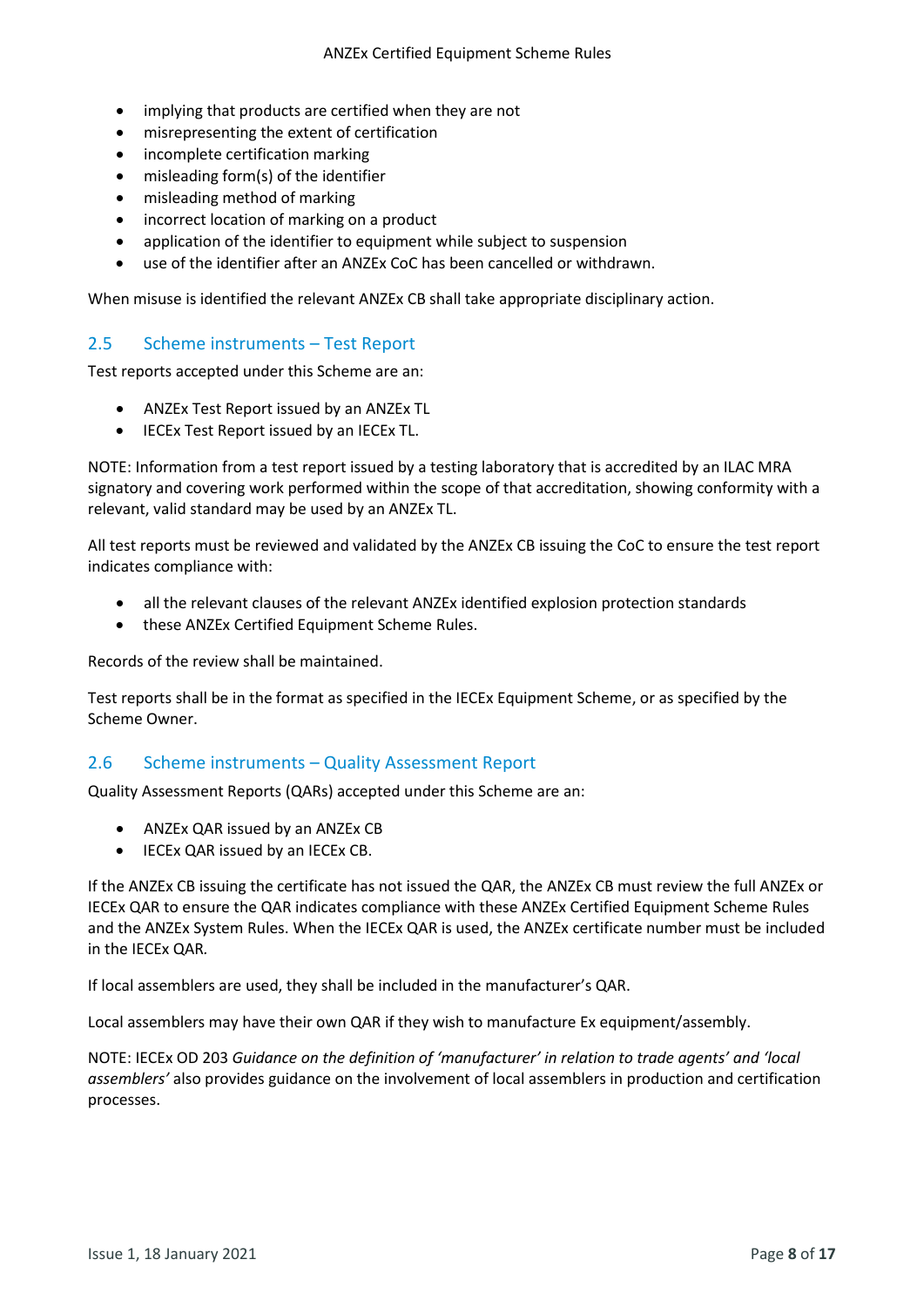## <span id="page-8-0"></span>2.7 Managing changes to standards and legacy equipment

## 2.7.1 General rules for handling of changes to standards

Unless varied by a Direction (System Rules clause 3.4.4), applications for certification can be lodged for the current edition of the standard or the previous edition, provided that the published date of the superseded edition of a standard is less than 10 years old.

Amendments to certificates may be issued while the certificate remains valid (see Section 3.6).

### 2.7.2 General rules for handling legacy AUSEx certified equipment

Equipment certified under the legacy AUSEx Scheme cannot be manufactured under the ANZEx System Rules and Certified Equipment Scheme. Such equipment must be re-certified using editions of standards accepted under the rules of the ANZEx Scheme.

Under the AUSEx Scheme and other older appraisal schemes, certificates and equipment were issued according to the standards of the time. Some inconsistencies in information and labelling have since been identified. In these cases, scheme participants are required to provide additional clarifications and explanations in the certification document dossier.

## 2.7.3 General rules for changes to unsupported equipment

An equipment owner may undertake unit verification as detailed in Section 3.9.

#### 2.7.4 General rules for handling transition to other referenced documents

Scheme participants must observe that systems and fundamental standards are released using an introduction date/transition period and sunset date for the superseded edition.

### 2.7.5 Transition of ANZEx Scheme ownership to JAS-ANZ

Since Scheme ownership changed in 2016, there are a significant number of formatting changes to reports, certificates, and other Scheme documentation. These changes are cosmetic and do not invalidate information on past ANZEx reports and certificates. Affected documents should be provided in the new format when they need to be revised or reissued.

#### <span id="page-8-1"></span>2.8 System actions – disciplinary actions

The ANZEx System Rules require an ANZEx CB to direct applicants or manufacturers to take actions to comply with the requirements of the System, a Scheme of the System, or the ANZEx CB's rules and procedures.

## <span id="page-8-2"></span>2.9 Other matters

#### 2.9.1 Fees

The issue and validity of an ANZEx Certificate may be subject to the payment of all outstanding costs and fees at the discretion of the ANZEx CB issuing the CoC.

The ANZEx CB and ANZEx TL are allowed to set their own fees and commercial terms for service.

The ANZEx System Owner or contracted administrative providers may set fees for administration of the schemes that are payable by scheme participants or other interested parties.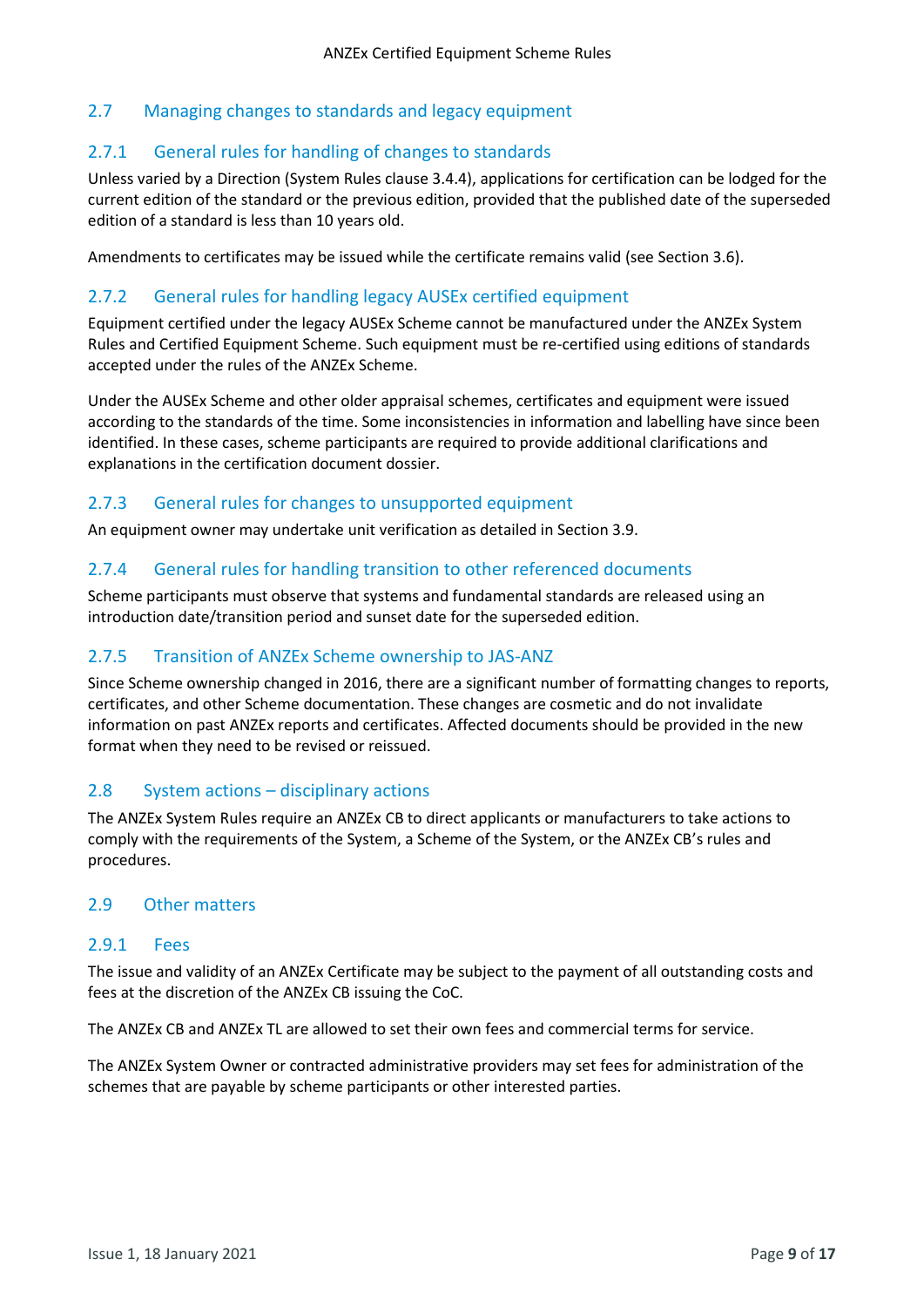# <span id="page-9-0"></span>3 Management of a Certificate of Conformity

## <span id="page-9-1"></span>3.1 General

Certification under the ANZEx Certified Equipment Scheme relies on the combined evidence of two components:

- a product design verification conformity component involving:
	- $\circ$  provision of complete product documentation to adequately define the construction of the Ex equipment and the variations to be covered by the CoC
	- $\circ$  review of the documentation and technical assessment and/or testing of a representative type of the Ex equipment
- a production quality verification component comprising:
	- o acceptable product quality documentation (defined in ANZEx System Rules, Issue 1, 19 October 2020 clause 1.5.20) that provides confidence in the consistent realisation of the submitted product
	- o the existence of one or more manufacturers (to be listed on the certificate of conformity)
	- $\circ$  initial and ongoing audit assessment of all the manufacturer(s), manufacturing locations and local assemblers that provides confidence in the continuing compliance of the manufactured product.

The performance expectation outlined in Section 3.2 for both product design verification and production quality verification components must be met before a CoC can be issued and the identifier applied to relevant materials.

## <span id="page-9-2"></span>3.2 Performance expectations

The **product design verification conformity component** shall demonstrate that the type of the Ex equipment complies with the nominated standards through an Ex Test Report as defined in Section 2.5.

Testing in support of new certificates shall be to the current or previous edition of the applicable standard.

The **production quality verification component** shall demonstrate that a manufacturer operates in accordance with ISO/IEC 80079-34 or AS/NZS 80079-34 and will include any specific product documentation and any specific production requirements. This shall be assessed by the ANZEx CB through one or a combination of:

- on-site assessment
- review of a QAR reflecting on-site assessment performed by another ANZEx CB or IECEx CB
- review of product quality documentation in conjunction with a review of on-site assessment reports covering other similar products.

NOTE: Virtual assessment techniques may be used within the limitations set out in IAF MD 4.

If an IECEx QAR is used for the production quality verification component, the IECEx QAR reporting system must be used.

## <span id="page-9-3"></span>3.3 Obtaining certification

## 3.3.1 Application

Applications for a CoC may be submitted to any ANZEx CB.

If the applicant relies on third parties for manufacture or assembly, these manufacturers and local assemblers shall be identified in the CoC.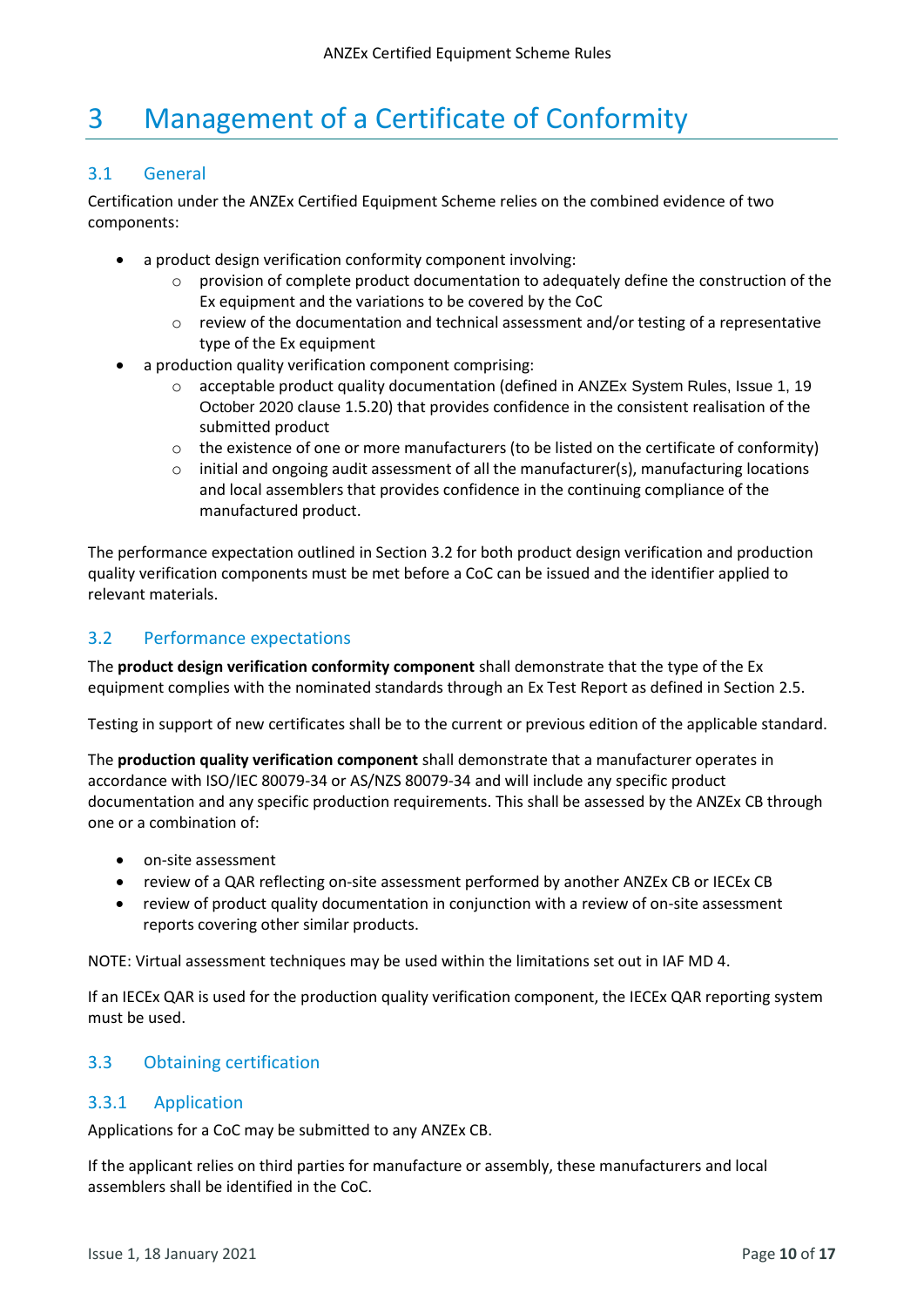# 3.3.2 Supporting documentation

Documentation shall be provided that supports the explosion protection design and construction and manufacture.

IECEx OD 017 *Operational Document – Drawing and documentation Guidance for IEC Ex Certification – for use by Manufacturers and ExTLs* provides guidance for product documentation.

The ANZEx CB may require the applicant to supply additional documentation that is not detailed in IECEx OD 017.

If an ANZEx certificate is being requested on the basis of an existing IECEx Certificate, the ANZEx CB shall make a judgement as to what/whether additional information is required.

If the applicant/manufacturer relies on third parties for supply of compliant product that is not verified, such parties shall be identified.

All documentation and drawings shall be provided in English.

## 3.3.3 Product design verification

Assessment and testing shall be done in accordance with the relevant explosion protection standards to satisfy the performance expectations of Section 3.2.

## 3.3.4 Assessment

To address the production quality verification component, the ANZEx CB shall be satisfied that there has been an on-site assessment of the manufacturer's management systems relevant to the Ex equipment requested, for compliance with ISO/IEC 80079-34 or AS/NZS 80079-34.

The ANZEx CB shall take relevant information provided by the applicant into account when deciding the extent of assessment needed.

The on-site assessment shall consider the manufacturer's premises, and other manufacturing location(s)/production site(s) as needed, to confirm implementation of the quality management system (QMS) and associated product quality documentation.

Any assessment team shall include personnel with competence in the relevant equipment, applicable Ex protection technique(s) and ISO/IEC 80079-34 or AS/NZS 80079-34.

## 3.3.5 Post assessment

After assessment, an ANZEx QAR (see Section 2.6) shall be issued.

Any non-conformity/ies identified in the assessment shall be included in the QAR. For initial assessments and re-assessments, all non-conformities that affect the conformity of the certified equipment shall be closed (including effective implementation of the corrective action) before the QAR is issued. All other nonconformities shall be resolved to the satisfaction of the ExCB before the QAR is issued.

## 3.3.6 Resolution of findings and issuance of certificates

Certificates can only be issued by the ANZEx CB after the two components of the certification process (product design verification and production quality verification) are reviewed and accepted. All matters shall be addressed as required by the CB before a certificate can be issued.

## <span id="page-10-0"></span>3.4 Certification maintenance

#### 3.4.1 Performance expectation

Maintaining certification depends on the relevant ANZEx CB being satisfied that the applicant and nominated manufacturer(s) continue to: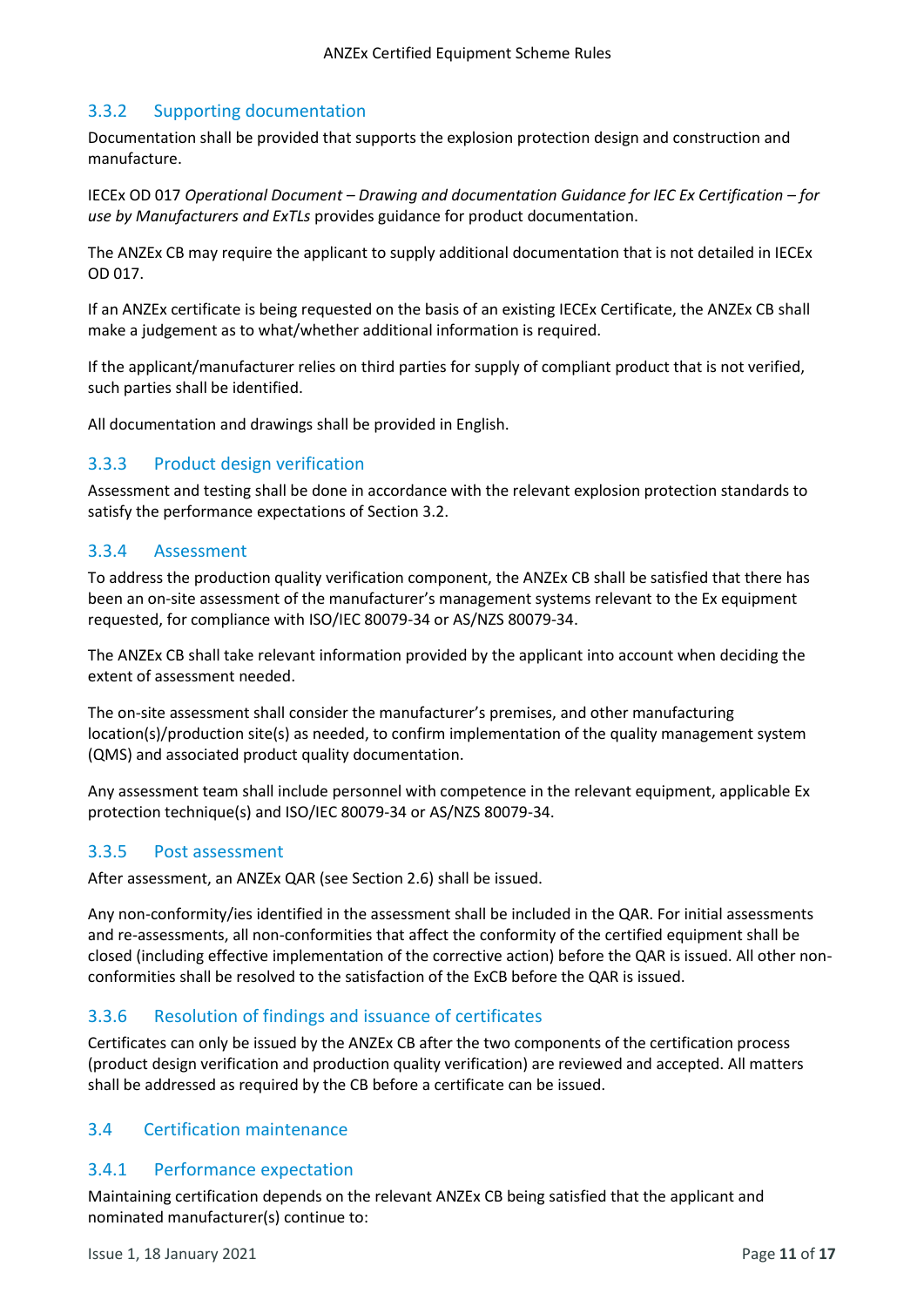- comply with the rules of the ANZEx System
- comply with the rules of the ANZEx Certified Equipment Scheme
- demonstrate satisfactory performance at on-going site assessments
- maintain the product quality documentation for products listed in the CoC for the duration of certification
- implement the product quality documentation to ensure the continued compliance of manufactured products listed in the CoC
- monitor changes to the standards listed in the CoC such as amendments, corrigenda, interpretations and new editions. Any changes that affect a product covered by a CoC shall be identified and a competent person shall ensure appropriate actions are taken. For example, appropriate action may be to seek an amendment to the certification to incorporate a new edition of a standard.

## 3.4.2 Non-conformity notification

An applicant shall notify the relevant ANZEx CB immediately of any substantial issue which implies nonconformity of the certified product to the standard(s) or which reflects a deficiency of its product quality documentation and manufacturing/service capability. The issuing CB should be consulted if the applicant is unsure of the severity of the non-conformity.

Where a breach of the performance expectation (see Section 3.4.1) has been substantiated, the applicant/manufacturer shall take the following actions.

- Non-conforming products in stock or in production shall be quarantined. The product identifier will be removed from the quarantined product, or the product will be recalled, reworked, replaced or destroyed.
- Records of corrective actions shall be maintained.
- If products have already been despatched, the product identifier shall be removed, or they shall be recalled and reworked or replaced to ensure they comply with the performance expectation.
- Clients shall be notified and, if required, there will be a public disclosure.

## 3.4.3 Periodic surveillance and re-assessment intervals

Certification shall be maintained through ongoing on-site surveillance and re-assessments covering the requirements outlined in Section 3.4.1.

Re-assessments shall be conducted on the third anniversary of the initial assessment or the previous reassessment.

The frequency and scope of on-site surveillance visits shall be determined by the ANZEx CB based on:

- whether the manufacturer holds QMS certification to ISO 9001 or equivalent, with an appropriate scope
- the outcomes of previous assessment visits.

If a manufacturer maintains QMS certification to ISO 9001 with an appropriate scope issued by a certification body accredited by an IAF MLA Member, it shall undergo ongoing surveillance up to a maximum of 18 months from the initial assessment. It will be re-assessed three years from the date of the initial assessment, or as otherwise scheduled by the ANZEx CB.

If ISO 9001 QMS audits are not being conducted annually at a QMS-certified Ex manufacturing site (e.g. if a site is part of a multi-site QMS registration and the site is not scheduled to be audited annually), then Ex surveillance audit frequency of the manufacturer should be no more than every 12 months.

A manufacturer that does not maintain QMS certification to ISO 9001 with an appropriate scope shall undergo ongoing surveillance in the first and second years. It shall be re-assessed in the third year on the anniversary of the initial assessment or as otherwise scheduled by the ANZEx CB.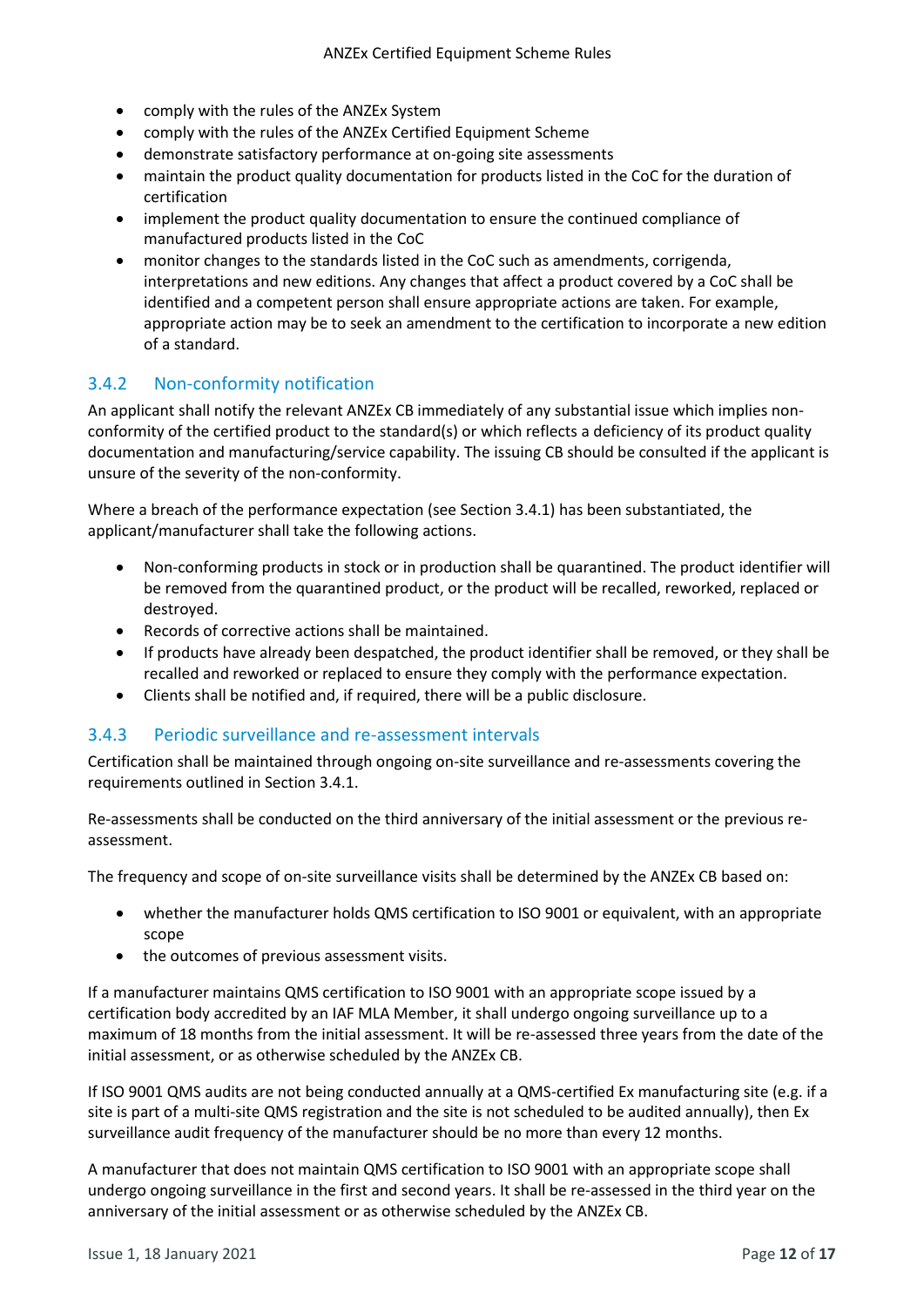Surveillance and re-assessments shall ensure that non-conformities raised at the previous assessment are closed.

Flexibility is allowed to conduct surveillance assessments up to two months before, or up to one month after, the surveillance audit due date. Re-assessments shall be conducted long enough before the reassessment audit due date so that any non-conformities can be closed before the re-assessment due date.

An ANZEx CB has the right to conduct additional surveillance assessments if they deem it necessary due to product and/or system deficiencies on the manufacturer's part. Such additional assessments may include assessments of sub-contracted manufacturing or service.

An organisation holding certification to ISO 9001 as detailed above, will still have its quality systems activities assessed in order to satisfy the requirements detailed in AS/NZS 80079-34. An ANZEx CB has the right to review systems assessment reports and raise findings if they deem it necessary.

An ANZEx CB shall initiate disciplinary actions (see System Rules 3.3.3) for all non-conformities identified. If a response is unacceptable or is not provided quickly enough to address the impact of the problem encountered, the ANZEx CB shall escalate the disciplinary action.

## 3.4.4 Post-surveillance

After the assessment, a QAR (see Section 2.6) shall be issued.

The QAR shall detail the coverage and findings of the surveillance activities. An ANZEx CB may conduct any additional assessment or surveillance activities at its discretion; this may include assessments of subcontracted operations.

Any non-conformities identified during surveillance activities shall be handled as disciplinary actions as detailed in Section 2.6.

NOTE: If non-conformities are recorded during assessment, effective corrective measures to address the issue are usually taken within a timeframe stipulated by the CB.

For surveillance activities, all non-conformities that affect the conformity of the certified equipment shall be addressed before the issue of the QAR. The Ex CB undertaking the surveillance shall immediately notify the Ex CB that issued the CoC when a non-conformity, that affects the conformity of the certified product, is reported.

## <span id="page-12-0"></span>3.5 Industry-specific provisions

## 3.5.1 Protocols where multiple production locations are engaged

More than one production location may be listed on an ANZEx certificate of conformity. The quality assessment (or production quality) requirements detailed above apply to every production location for the initial assessment and every subsequent surveillance assessment and re-assessment.

# 3.5.2 Provisions for certification for local assemblers

IECEx OD 203 specifies the requirements for local assemblers.

A local assembler is subject to quality assessment as part of the initial assessment and every subsequent surveillance assessment and re-assessment.

# <span id="page-12-1"></span>3.6 Amendments to a Certificate of Conformity

Amendments to a CoC are permitted and must cover the following:

- a modification to certified equipment
- an extension to certified equipment in the form of a new model or a new option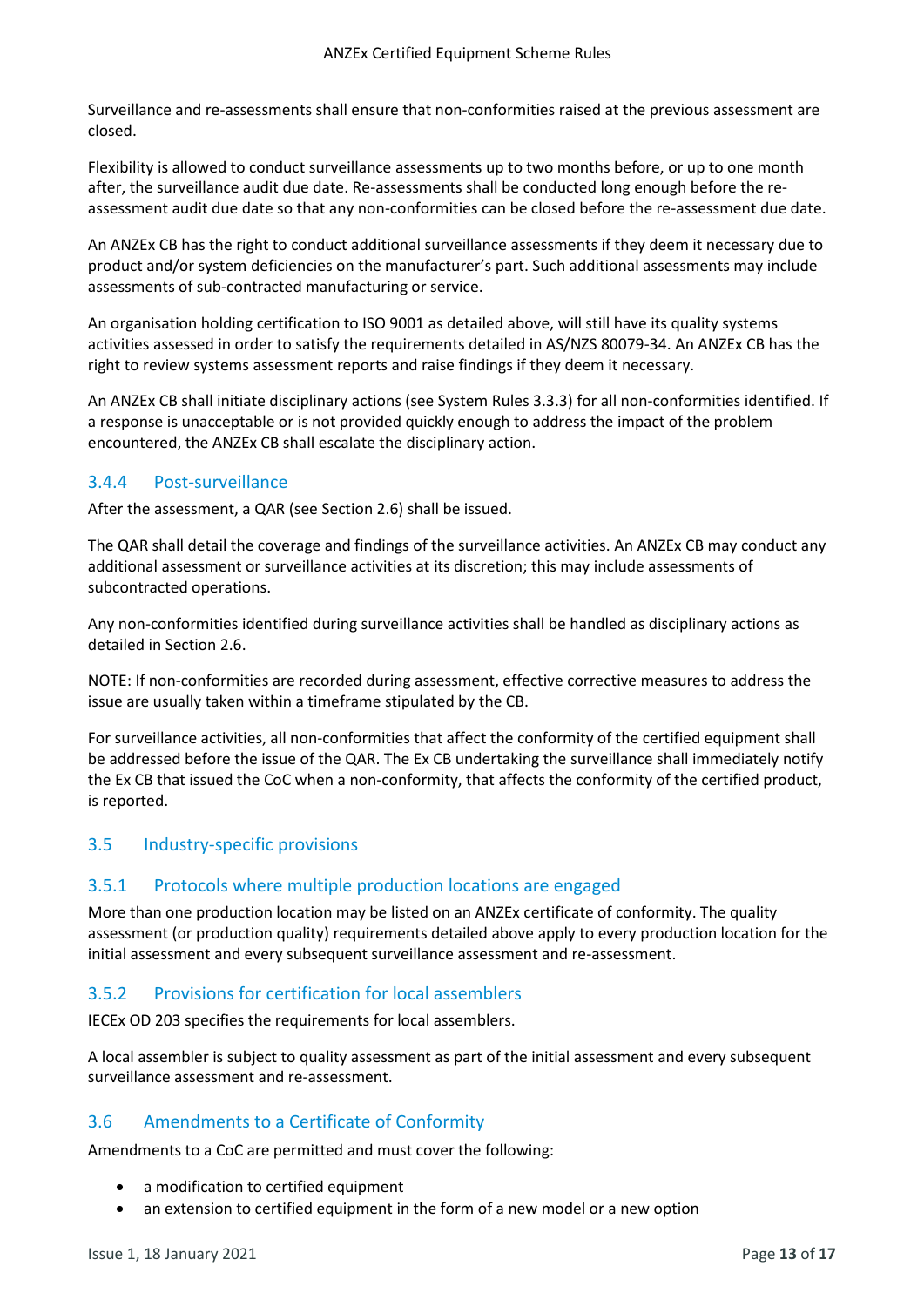- a change in one or more of the components which form part of the certified equipment
- a change of catalogue or part number
- a change of brand or trade name
- a change in name or address of the applicant
- a change in name or location of the manufacturer
- a change to later editions of the standards which affects the conformity of the product.

An application for an amendment to a CoC can only be made by the current applicant to whom the CoC has been issued. An application for an amendment to a CoC shall be submitted to the ANZEx CB that issued the current certificate. The relevant ANZEx CB shall arrange for the necessary work to be carried out to verify continued conformity to the standard(s). This may require an appropriate test laboratory to issue a test report for the assessment and testing of the technical variation of the product. The ANZEx CB may:

- refuse the requested amendment
- re-issue the certificate authorising the change
- issue a new CoC, following consultation with the applicant, if the changes requested cannot be accommodated by amendment.

A re-issue of a certificate shall:

- include a history of all changes to the amended CoC
- identify the specific changes associated with the amendment.

NOTE: Amendments to legacy certificates present challenges, particularly where current standards include additional technical requirements over the aged standards referenced in certificates. The decision to refuse or issue an amendment must strike a balance between the enhanced confidence (such as regarding safety, labelling or performance) derived from using current standards, and the need for product to remain compatible with installations certified using now-superseded standards.

# <span id="page-13-0"></span>3.7 Transfer of a Certificate of Conformity

A CoC remains the property of the issuing ANZEx CB.

An application may be made for a CoC to be transferred from one applicant to another with the agreement in writing of both parties. Transfer may be effected following the review and, if necessary, assessment, by the issuing ANZEx CB. Transfer requires that the CoC be amended to reflect the change in the applicant's name (see Section 3.6).

If the changes are more extensive than simply a change of applicant (e.g. changes in manufacturers and part numbers), then additional assessment will be required (see Section 3.6).

NOTES: In the case of modifications to legacy equipment, the equipment owner/operator seeking certification over modifications to items of equipment, may self-nominate as an agent for the affected items of equipment, for the purpose of unit verification (see Section 3.9).

A CoC may be transferred and suspended in a single transaction.

#### <span id="page-13-1"></span>3.8 Other status changes

#### 3.8.1 Withdrawal

An applicant shall be notified in writing by the ANZEx CB about why a CoC has been withdrawn. The applicant has the right to appeal the withdrawal; the certification appeal process of the ANZEx CB will then apply.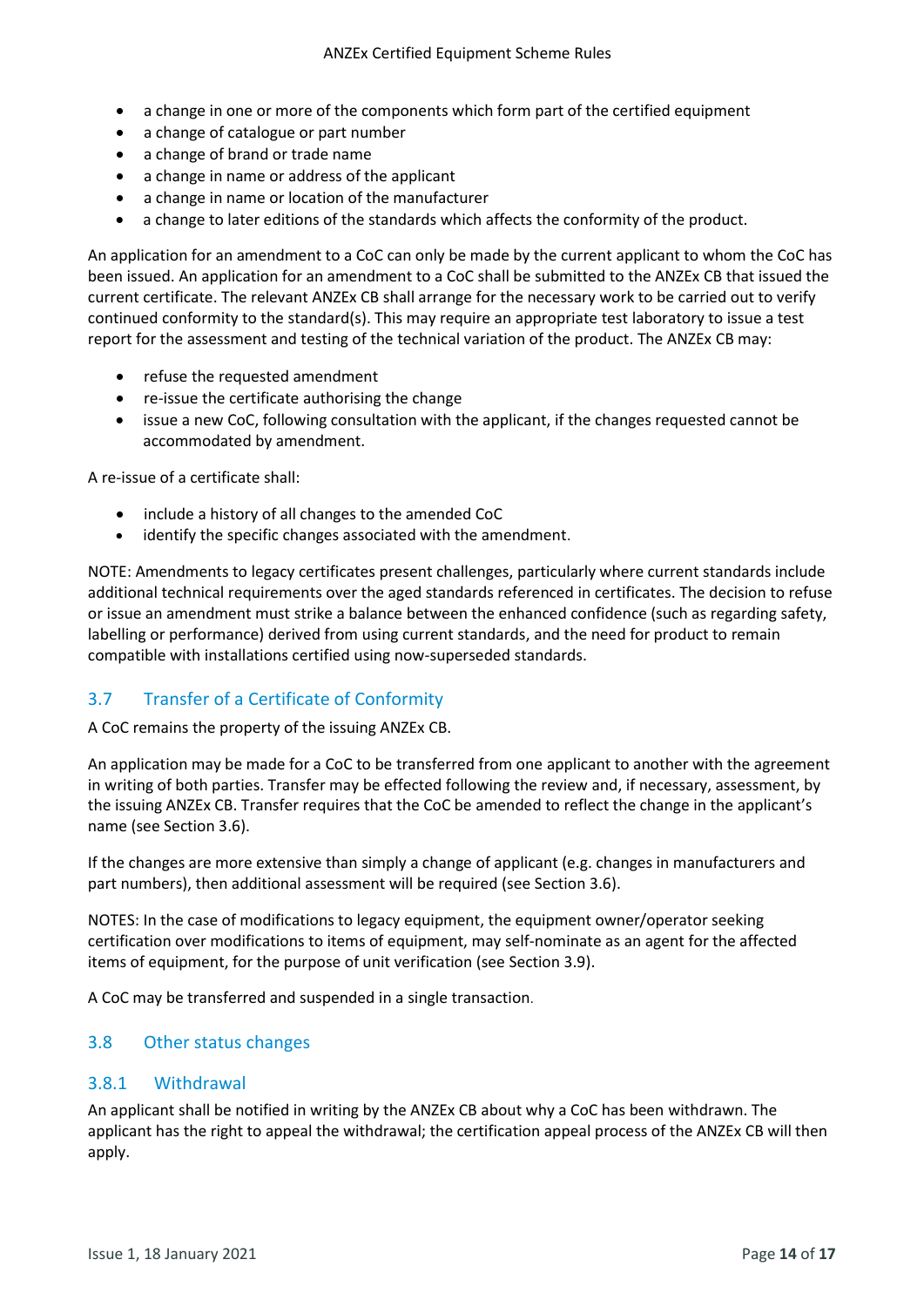Applicants and manufacturers subject to withdrawn certificates shall inform their customers and interested parties of the situation. A fee will be payable to the Administering Body in accordance with the agreed approves schedule of fees.

## 3.8.2 Suspension and cancellation

Suspension and cancellation of certification is defined in the ANZEx System Rules.

- An applicant may choose to suspend certification temporarily (for example during a location change or during a period of no Ex product manufacturing). Such suspensions would be for a maximum of 12 months and would be followed by a surveillance assessment or re-assessment by the ANZEx CB before the suspension is lifted.
- An applicant may initiate the cancellation of an ANZEx certificate at any time by advising the relevant ANZEx CB in writing.
- A certificate can be suspended or cancelled if the rules and procedures of the ANZEx Equipment Scheme are breached.
- An applicant making modifications to product and/or certification documentation, other than those permitted by certification by the granting of a re-issue to the certificate by the ANZEx CB, breaches the undertaking given at the time of certification and invalidates the certificate. This could lead to suspension, or even cancellation, of a certificate.
- A certificate can be suspended or cancelled if non-conformities during production quality verification assessment are identified.
- A certificate can be suspended or cancelled if the conditions of certification included in the CoC are breached.
- A certificate can be suspended or cancelled if fees or costs owed under the certification agreement with the ANZEx CB are not paid.
- A certificate can be suspended or cancelled if the applicant:
	- o becomes bankrupt
	- $\circ$  applies to take the benefit of any law for the relief of bankrupt or insolvent debtors
	- o makes any arrangement or compromise with its creditors
	- $\circ$  enters into liquidation (whether compulsory or voluntary, but not including voluntary liquidation for the purpose of reconstruction)
	- o has a receiver appointed to its business.
- A suspended certificate shall be cancelled after 24 months.
- An ANZEx CB may, at its discretion, visit the manufacturer before actioning a request for voluntary suspension in order to review the compliance of past production.

Where a CoC is suspended or cancelled, the applicant shall be notified in writing by the ANZEx CB of the grounds for doing so. The applicant has the right to appeal the certificate suspension or cancellation; the certification appeal process of the ANZEx CB will then apply.

The status of the ANZEx certificate shall be updated on the ANZEx database when notification is received from the ANZEx CB.

## 3.8.3 Revocation of suspension

When the ANZEx CB is satisfied that all effective corrective measures have been implemented, including an on-site visit, the ANZEx CB will notify the applicant in writing that the suspension has been lifted, and will notify the ANZEx System Owner and administering body.

## 3.8.4 Revocation of cancelled or withdrawn CoC

A cancelled or withdrawn ANZEx CoC cannot be reinstated. An applicant seeking to manufacture a product previously manufactured under a CoC that has been cancelled or withdrawn must apply for a new CoC.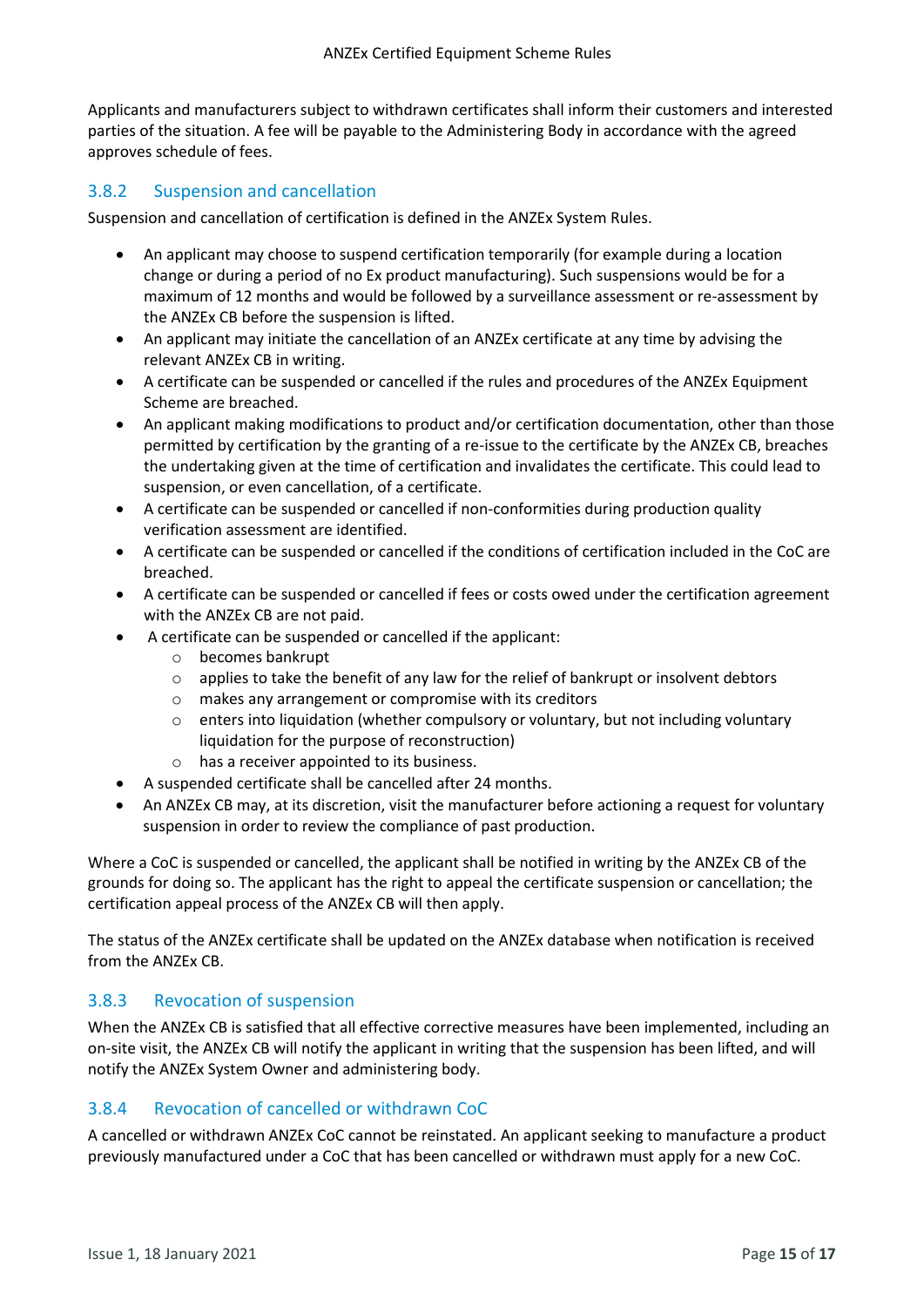# 3.8.5 Arrangements when an applicant seeks to change its ExCB for product quality verification assessment

If an applicant wants to use a different ExCB for the quality assessment to that identified in the CoC, the CoC issuing body will review the full audit report (QAR) and then decide if it will accept the QAR provided by the alternative ExCB. If the assessing ExCB is changed, a certificate amendment will be necessary (see Section 3.4).

# <span id="page-15-0"></span>3.9 Unit verification procedure (formerly Restricted Type Test Certificate)

If a single or defined number of products require certification, these may be certified and a unit verification CoC issued.

Under the unit verification procedure, products are certified on the basis of product assessment and testing against the relevant standard in the same manner as a full certification; however, an assessment of a manufacturer's production quality component (see Section 3.2) is not required.

All products need not be submitted but must be available to the ANZEx CB for testing/inspection. Some items may be inspected at the CB's site and others at the applicant's/manufacturer's site, so flexibility is required. All items must be available at the same time to prevent the applicant attempting to avoid product quality verification assessment. The relevant ANZEx CB will determine whether all products or representative samples of products are to be tested. The decision on the accepted number of units is the responsibility of the ANZEx CB.

Individual products certified using a unit verification procedure shall be identified by serial number on both the product and the ANZEx CoC.

NOTE: The ANZEx CB should carefully consider the applications for such certification in order to preserve the integrity of the ANZEx Equipment Scheme, as well as to maintain consistency of approach amongst ANZEx CBs. It is not to be used for applicants attempting to avoid the product quality verification assessment component of the certification process. In this regard, unit verification is intended for certification of a limited, small number of items, and any further application for additional items for unit verification certification for the same equipment should not be accepted. If there are any doubts regarding an application the ANZEx AC should be consulted.

Amendments to unit verification certificates can only be accepted for non-product related matters e.g., to fix documentation, installation address changes and so on. Any modification to the equipment requires a new unit verification certificate.